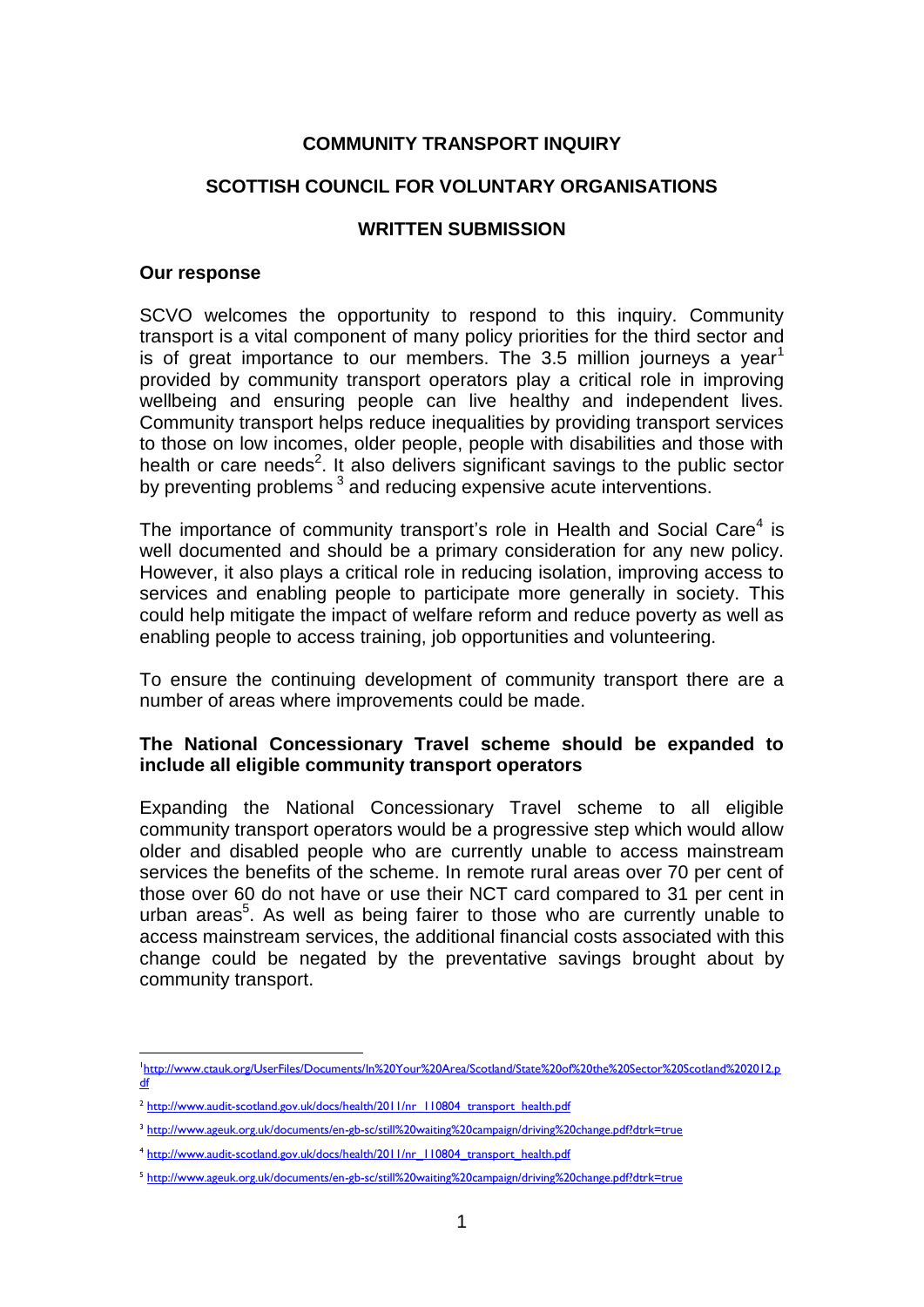## **A national strategy for community transport would help tackle the problems created by the current uncoordinated approach**

A national Strategy would help coordinate the variety of approaches taken by local authorities and NHS boards to community transport. Current approaches are often piecemeal so it would be beneficial if public sector bodies and community transport providers had a clearly set out strategy which provided details on how best to assign resources and deliver effective joined up services.

The strategy should seek to address some of the current problems which operators face. The issue of D1 training for those who passed their test after 1997 and the high associated costs must be tackled by the strategy. This could be by providing a small pot of funding for transport organisations to access that would ensure that younger drivers are still encouraged to volunteer their time. The strategy should also clarify the role community transport can play in providing transport for non-emergency NHS patients. This could ease the burden on the ambulance service and provide the additional social benefits to patients that are associated with community transport.

A national strategy would help raise the profile of community transport and highlight the important role it plays in delivering positive social outcomes for people and communities.

## **Procurement processes should be reformed to recognise the added value community transport brings**

Procurement of services should fully recognise the additional benefits provided by community transport. As well as recognising the high quality of service provided, the additional social benefits to the community should be accounted for in the commissioning process. To enable the smaller operators to compete a more proportionate tender process will be required. Further details of the third sector's views on procurement can be found in our response to the consultation on the Procurement Reform Bill<sup>6</sup>.

## **Capital investment in community transport is required to replace ageing vehicles and provide a secure future for vital services**

Replacing vehicles has been difficult for community transport operators in recent years and community transport vehicles are now ageing. In addition to causing increased maintenance costs, older vehicles produce higher levels of CO2 emissions and thus cause more damage to the environment. To address this issue, capital investment in community transport is required which will replace existing vehicles and ensure that vital community transport services continue to operate as efficiently as possible.

1

<sup>6</sup> <http://www.scvo.org.uk/policy/briefings-and-consultation-responses/response-procurement-reform-bill/>